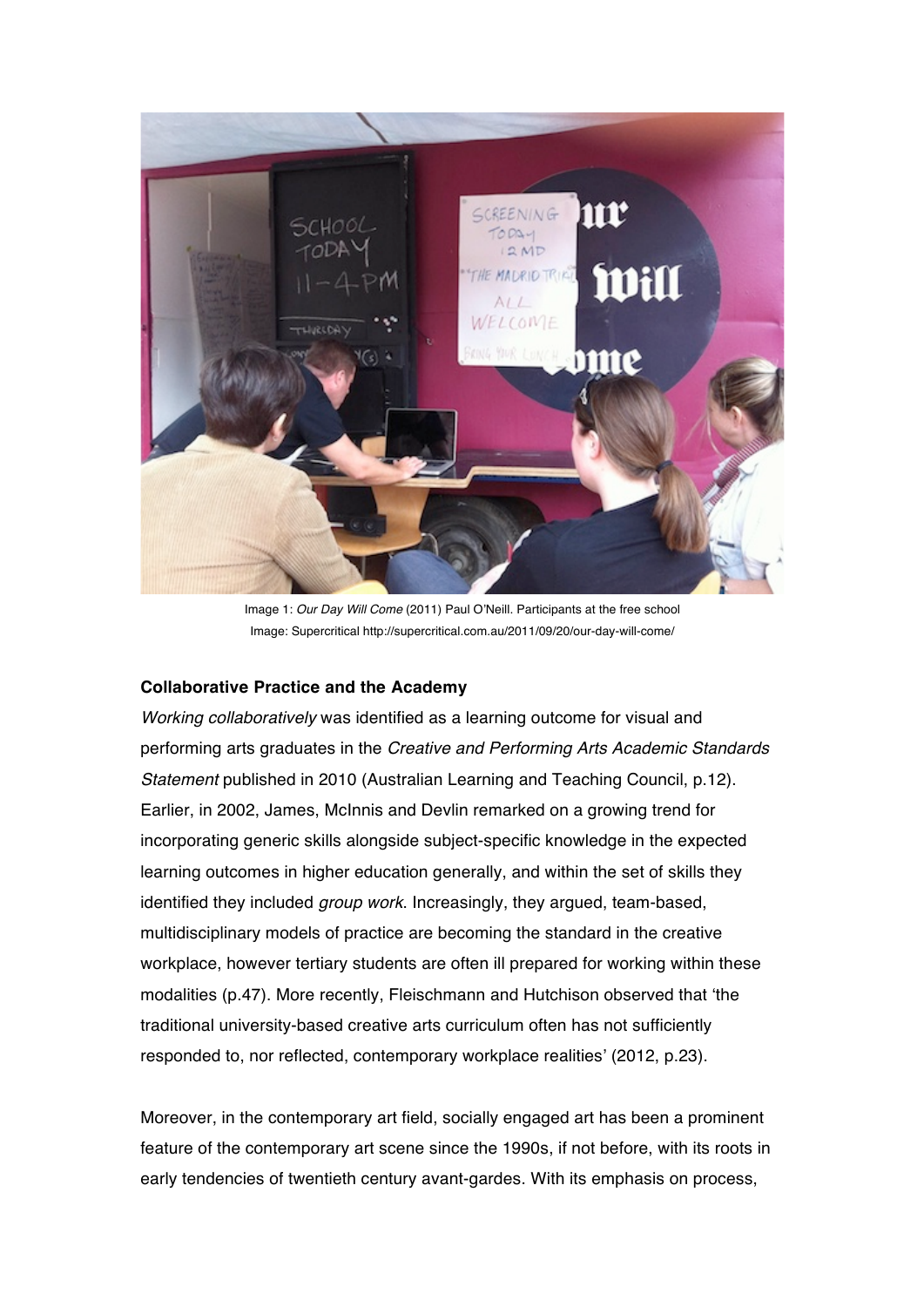collaboration and very often political and social dissent, socially engaged art is, by now, the subject of a number of studies including the landmark survey exhibition, with an edited collection of critical essays published this year under the same title, *Living as Form: Socially Engaged Art from 1991—2011*, edited by Nato Thompson. In other words, socially engaged art is now the subject — albeit possibly an awkward one of art history. These reference points indicate that socially engaged art and collaborative practice deserve places in the academy.

Nonetheless, teaching collaborative practice is still only at the germinal stages in most Australian university art schools' curricula. Certainly our own institution, the Tasmanian School of Art at Hobart (TSA) has, to date, yet to broadly incorporate collaborative practice into our teaching and learning as an 'Intentional Learning Outcome'. This sort of lag effect is likely to have multiple causes — apart from the obvious charge of cocooned academics being out of touch with current practice! We are inclined to suggest that the bureaucratising tendencies of mass higher education, and concomitant tendency for students to approach their education as consumers rather than participatory scholars, present obstacles for the practical application of collaborative art production methods in undergraduate teaching. This paper describes and reflects upon the authors' novitiate attempt to incorporate assessable collaborative elements within an experimental 'one-off' unit, with some success, but it also points to foreseeable problems for 'naturalising' (i.e. incorporating) the means and methods we used within standard repeatable units offered to large cohorts.

We devised and taught our 'Complementary Studies' unit (FSA 200/300) as a summer school in late 2011. It was entitled *Our Day Will Come – Discursive Art Practice and the Artist-Curator*. <sup>1</sup> On several earlier occasions the TSA has utilised 'Comp Studies' to enable the creation of quick-response units. The Complementary Studies option enables individual undergraduate students to develop specifically tailored projects—usually to complement their major, and it enables staff to mount units based on particular exhibitions, one-off events, including off-campus and interstate-based content, e.g. the Asia Pacific Triennial, and training for new front-ofhouse staff prior to the opening of Tasmania's private Museum of New and Old Art (MONA).

 $\overline{a}$ 

<sup>1</sup> Complementary Study: *Our Day Will Come – Discursive Art Practice and the Artist–Curator* (FSA 200/300). University of Tasmania, School of Art, Summer School, November 2011.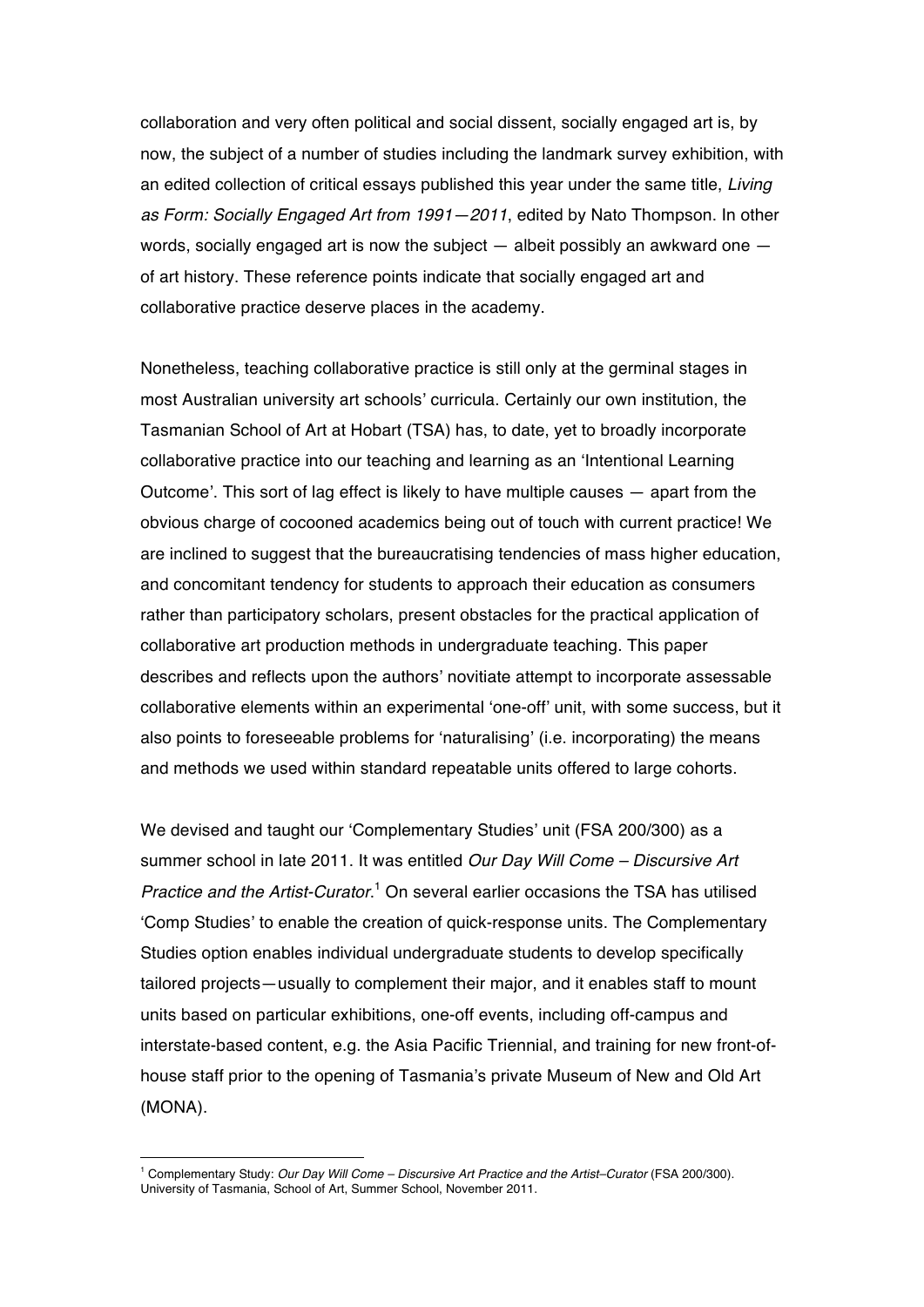The focus of our own 'Complementary Studies' unit was an art work created in September 2011 as a component of an ambitious program, *Iteration: Again* (*I:A*) auspiced by Contemporary Art Services Tasmania  $(CAST)$ <sup>2</sup> The particular work was a month-long dialogical art project, called *Our Day Will Come* (*ODWC*) conceived and developed by the UK-based artist-curator Paul O'Neill and curated by Fiona Lee.<sup>3</sup> It was presented at the TSA in the form of an 'alternative' art school or 'free school', which incorporated works of ten invited international practitioners—curators, artists and writers from across the world, alongside a core group of local practitioners some of whom were School of Art students or staff. The project aimed to drive community discourse, to engage ongoing debate and to encourage discovery, but not to teach—at least, not in a standard sense. $^{\rm 4}$ 

*ODWC* operated out of a small Hobart City Council caravan, normally used as a workman's tearoom, which was set in the forecourt of the TSA. The caravan was painted the colour of a European passport—a shade of magenta identified as Pantone 222, and embellished with a wooden veranda and a canvas awning supported by two robust 'Hill's Hoist' poles.

Within the broader curatorial framework of *Iteration: Again*, O'Neill's strategy for the 'school within a school' was to stage a multi-faceted schedule of events that would 'iterate' over the four-week *I:A* public art program. Nine invited international artists worked alongside local participants to present works as part of the curriculum, and these included lectures, workshops, performances, dinners and publications. The curriculum was based around the asking of four key questions: 'What is a School?', 'What is Remoteness?', 'What is Autonomy?' and 'What is Usefulness?'

The visiting artists were Mick Wilson (IRE), Rhona Byrne (IRE), Annie Fletcher (IRE) and Jem Noble (UK) who came to Hobart to present their work. Other overseasbased artists, Sarah Pierce (IRE), Garrett Phelan (IRE), Gareth Long (USA), Liam

 $\overline{a}$ 

<sup>2</sup> The project website for *Iteration:Again* can be found at http://www.iterationagain.com/. See especially http://www.iterationagain.com/pages/projects/paul-oneill.<br><sup>3</sup> The idea to offer the unit as a 'Complementary Studies' unit was suggested by Professor Noel Frankham.

<sup>4</sup> Pablo Helguera (2011) distinguishes between 'Education-as-art' projects and formal education, using the term 'transpedagogy' to refer to works in which pedagogy is at the core of an artwork which takes place outside an academic institutional framework, see pp.77—81. O'Neill's artwork poses a vexation to Helguera's effort to forge a distinction, as O'Neill and Mick Wilson were in receipt of 'Visiting Scholar' support from the University of Tasmania, in addition to various other arts funding.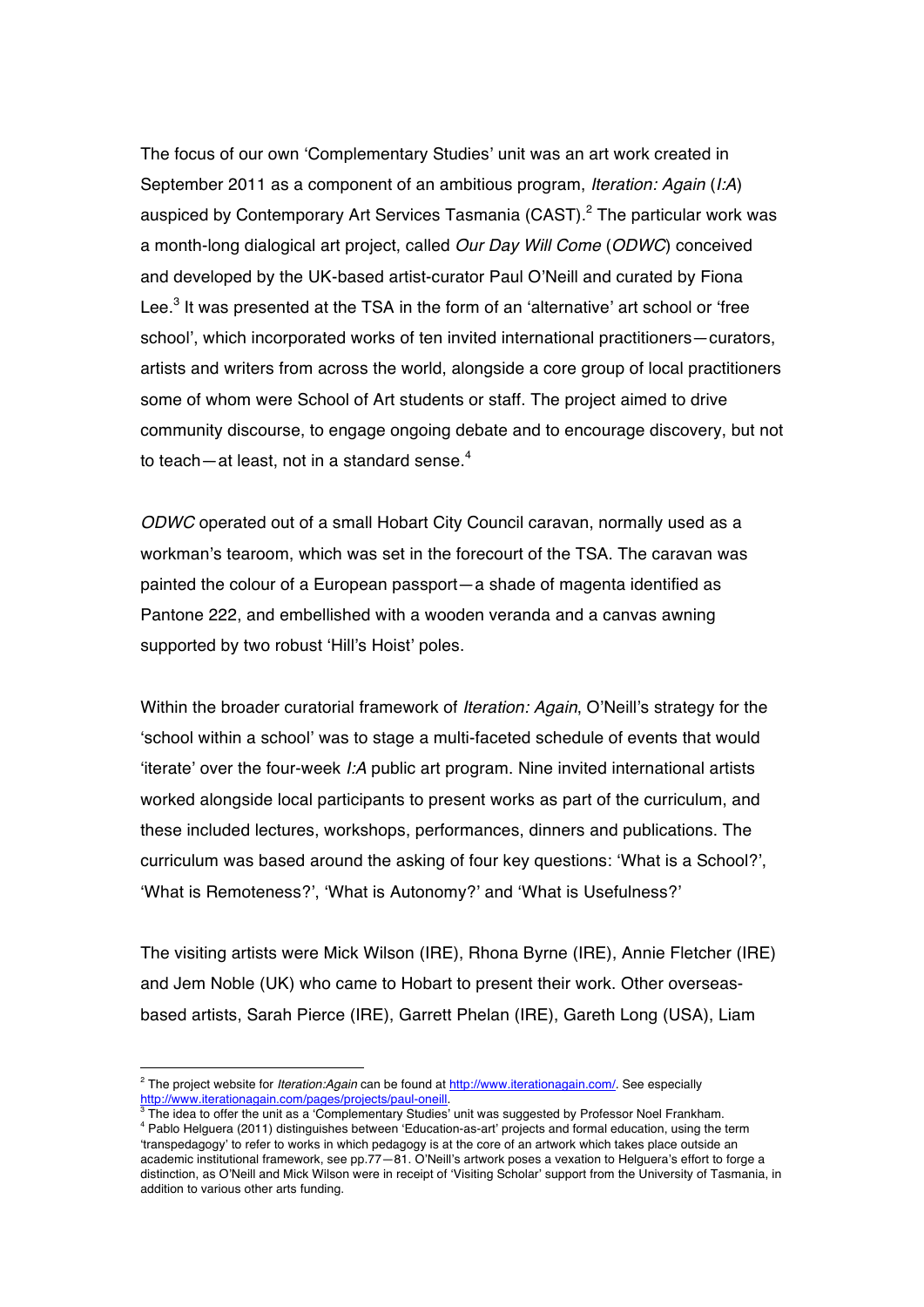Gillick (UK) and David Blamey (UK) either gave workshops and instructions via Skype, or sent email directives for performances, material for the publications or designs for artwork construction. The artworks included a table designed by Gareth Long for one-on-one conversations; a series of four potluck *School Dinners* hosted by Mick Wilson; a workshop and lecture by curator Annie Fletcher; Sarah Pierce conducted performance workshops with some of the participants via Skype; Rhona Byrne worked with the Hobart Laughter Club in a series of workshops and activities; Jem Noble conducted a workshop and gave a performance based on material collected from outdated self-improvement video and audio cassettes; seven hourlong live radio broadcasts were performed by the participants on instruction from Garrett Phelan, via Skype from Dublin. At the end of each week a 'zine' or small magazine was launched—the content of which reflected the dialogical material generated during the numerous events. On the last night of the term Paul O'Neill, with Jem Noble, presented Death of A Discourse Dancer at a local nightclub—which included a program of art lectures that mingled with DJ-ing and dancing.

*ODWC* generated and funnelled the energies of people outside their normal institutional roles, though they were only metres away from their institutional workplace. Its un-formulaic, non-procedural attributes presented some challenges for the local art fraternity, within and outside academia. Nonetheless, it precipitated vigorous collective engagement and within some of the loose talk and levity there were nuggets of rigorous discussion. The project presented novel opportunities for debating thorny ideas and raising difficult questions that, within a standard classroom situation, might be considered by many students to be unpalatable or outside their immediate concerns. The material presented during the project addressed recent and perennial issues: audience participation, collaborative and dialogical practice, the relatively new role of the curatorial artist, questions of artistic autonomy and the social role of dialogue.

In its month-long incarnation, *ODWC* generated and harnessed a frenetic level of energy that could only be maintained temporarily but, as an adjunct or sequel, the authors sought to create an opportunity for students from the TSA to build and reflect upon the density and richness of *ODWC*, to formulate some lessons from its methodologies, and to apply them within an actual educational setting.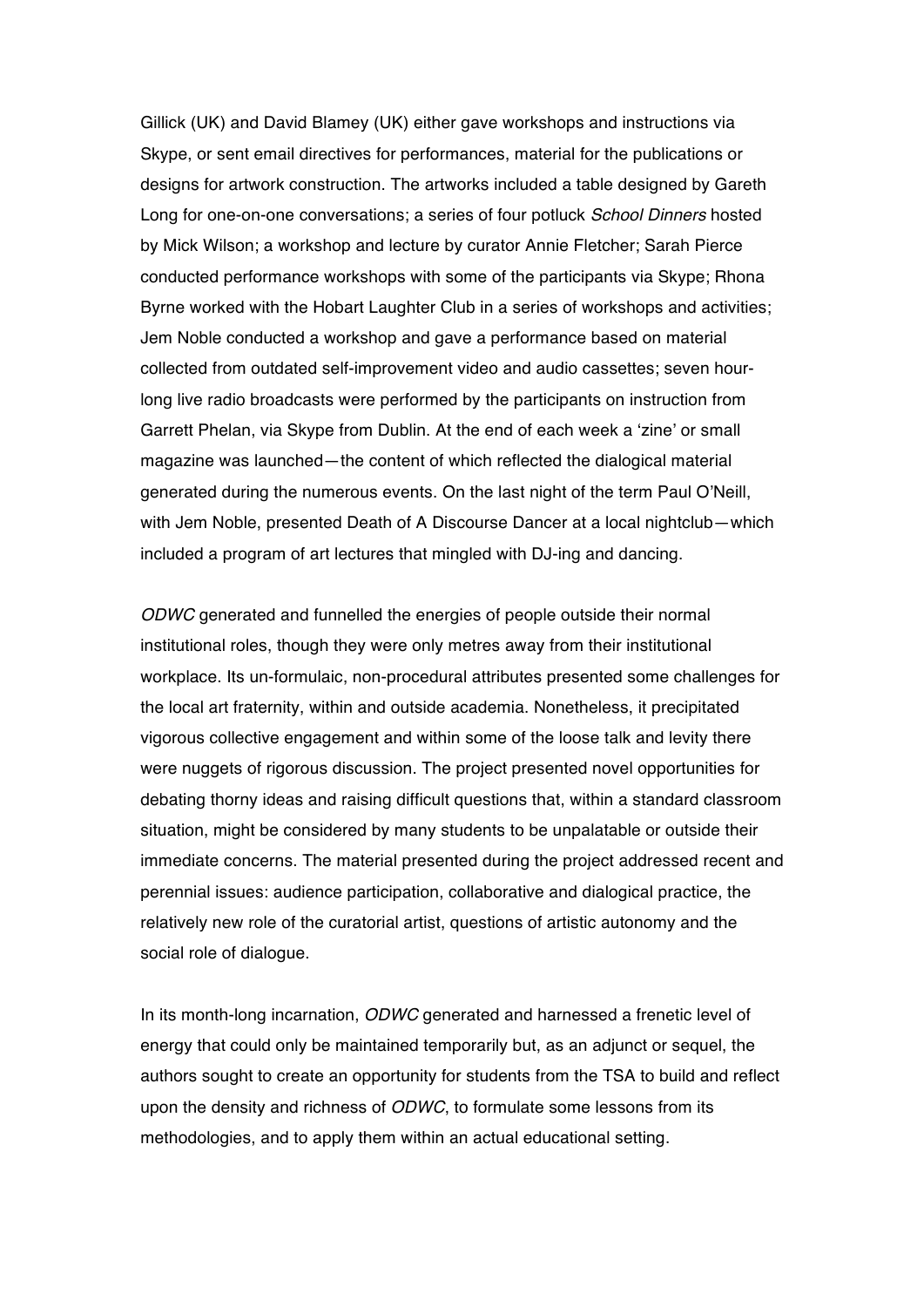The summer school unit aimed to historically contextualize and examine the new and expanding form of discursive art practice and to describe and analyse the emergent role of the 'artist-curator'. Students undertaking it were required to attend the one-day Symposium held as the finale of *Iteration: Again*. Practitioners involved in each component of *Iteration: Again* spoke about the intentions behind their works, described their processes, and reflected on the outcomes. In addition to the national and international visitors implicated in the program, a number of invited academics and cultural specialists were invited from around the country and from New Zealand to convene sessions and participate in critical discussion. Paul O'Neill delivered a keynote lecture and Mick Wilson gave a concluding address.

For the summer school students the *I:A* Symposium formulated key questions and introduced critical debates associated with public art, discursive, relational, collaborative and participatory art practices. Subsequently, we built on these topics in our lectures and workshops, with special emphasis on the question *What is a Public?* the titular question for the 'zine' the students produced. Our unit aimed to familiarize students with methods of practice through reading and discussing signal published essays about key projects, and to engage them in devising some collaborative works of their own. They were asked to write a review of an aspect of the *ODWC* project; to produce a group 'zine' together; to engage in a documented group project and, finally, develop and write about a hypothetical (future-oriented) project of their own devising, in the form of a project proposal and covering letter.

We did not anticipate that our unit would have broad appeal, in part because students were required to have participated in the month-long activities of *ODWC* and the timing was unfortunate, as the project coincided with the end of teaching and assessment period for undergraduates. The unfamiliar terrain and open ended-ness of the unit description too, we surmise, may have limited its appeal. While historian and theorist Boris Groys is of the opinion that art school students court unfamiliarity and hanker for newness, his characterisation of art school students does not square with our own experience of teaching in a regional Australian art school over the past decade! He writes,

[S]ome, if not all, of the things taught in any art school will immediately and automatically be perceived by students as obsolete, outmoded, uncool and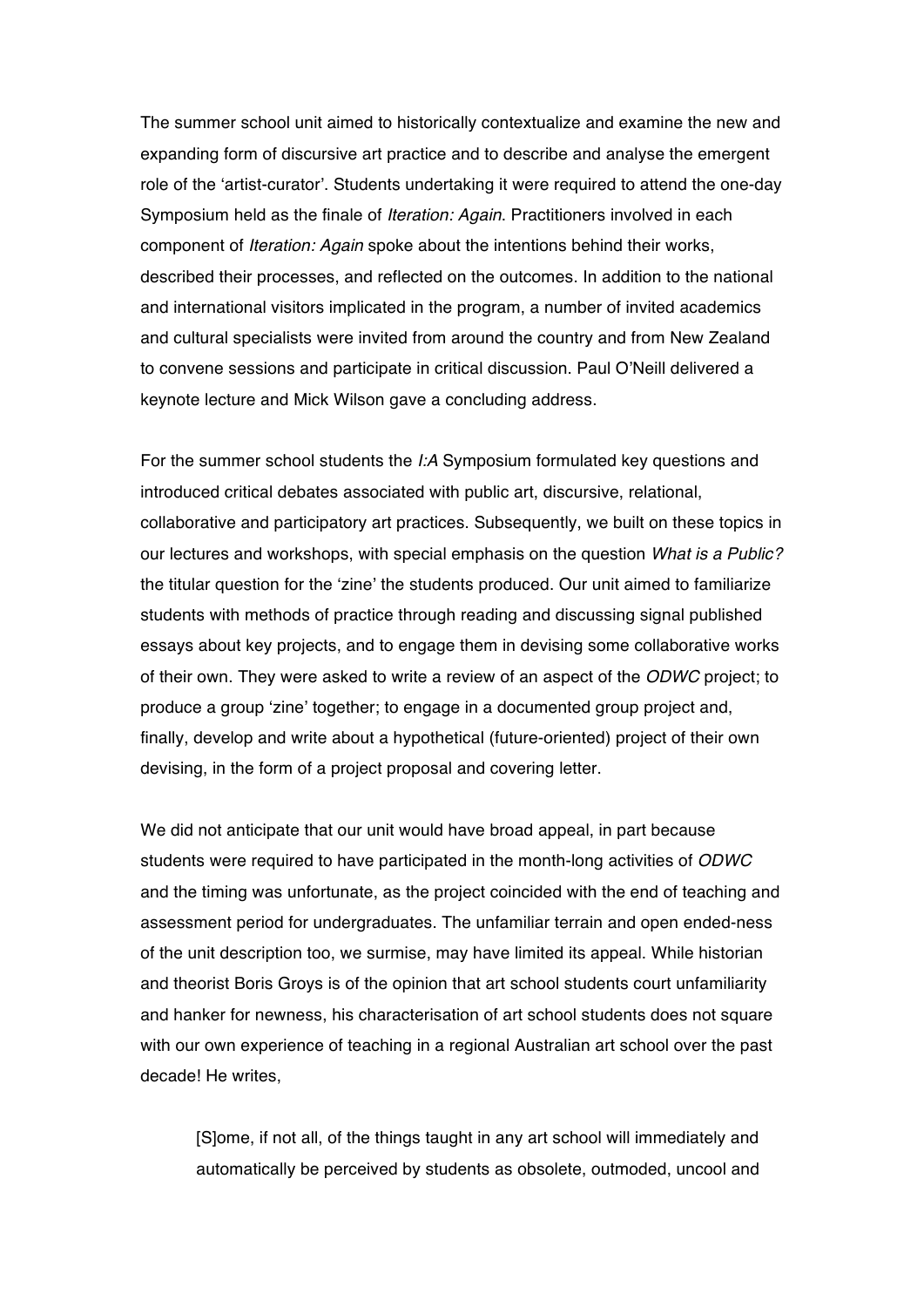irrelevant—a remnant of the dead past. Students immediately begin to look for something alternative, something necessarily outside the school, something that still remains out of reach for the existing art system because it operates on a frequency still unheard, still forming, emanating from the perceptions and instincts of another generation. (2009, p.27)

If these observations held true at the TSA, we might have expected more interest in our unit, however by and large the undergraduate students we deal with seem to expect and prefer fixed elements, predictability and tightly delineated outcomes in their curricular studies. Rather than being open to novelty, experiment or speculative thinking, they need energetic encouragement in that direction. By marked contrast to the norm, the people attracted to our summer school unit fitted Groys's description. They were highly motivated, high-calibre students, and had participated actively in the *ODWC* events, a condition of entry. Most of them had previous experience in reflecting upon self-directed projects. Some were undergraduates who undertook the unit as part of their degree; others were currently enrolled in postgraduate course work; some were recent honours graduates no longer enrolled in a course, but active local practitioners. It was clear that most were enrolled in the unit primarily to focus on the content and experiential learning process, rather than to clock up marks.

A key aspect of our unit was that we counselled intending students on the germinal nature of our undertaking. We took care to frankly describe our relatively low level of experience with the terrain and made no claims to expertise. We signalled that there was a provisional and improvisational aspect to the learning and assessment tasks. We also pointed to the limits of current pedagogical practice. The students who opted to undertake the unit were primed by their prior involvement in *ODWC*, and personally briefed on what to expect as a learning experience.

Within the scholarly literature on teaching and codes of practice in higher education, there is a small body of commentary about teaching of group work and collaboration, but so far little descriptive treatment or concrete practical advice on how to effectively teach collaborative practice, so it is not possible to take a textbook approach to teaching. A pivotal new text on the subject is Pablo Helguera's seminal book published last year, *Education for Socially Engaged Art: A Materials and Techniques*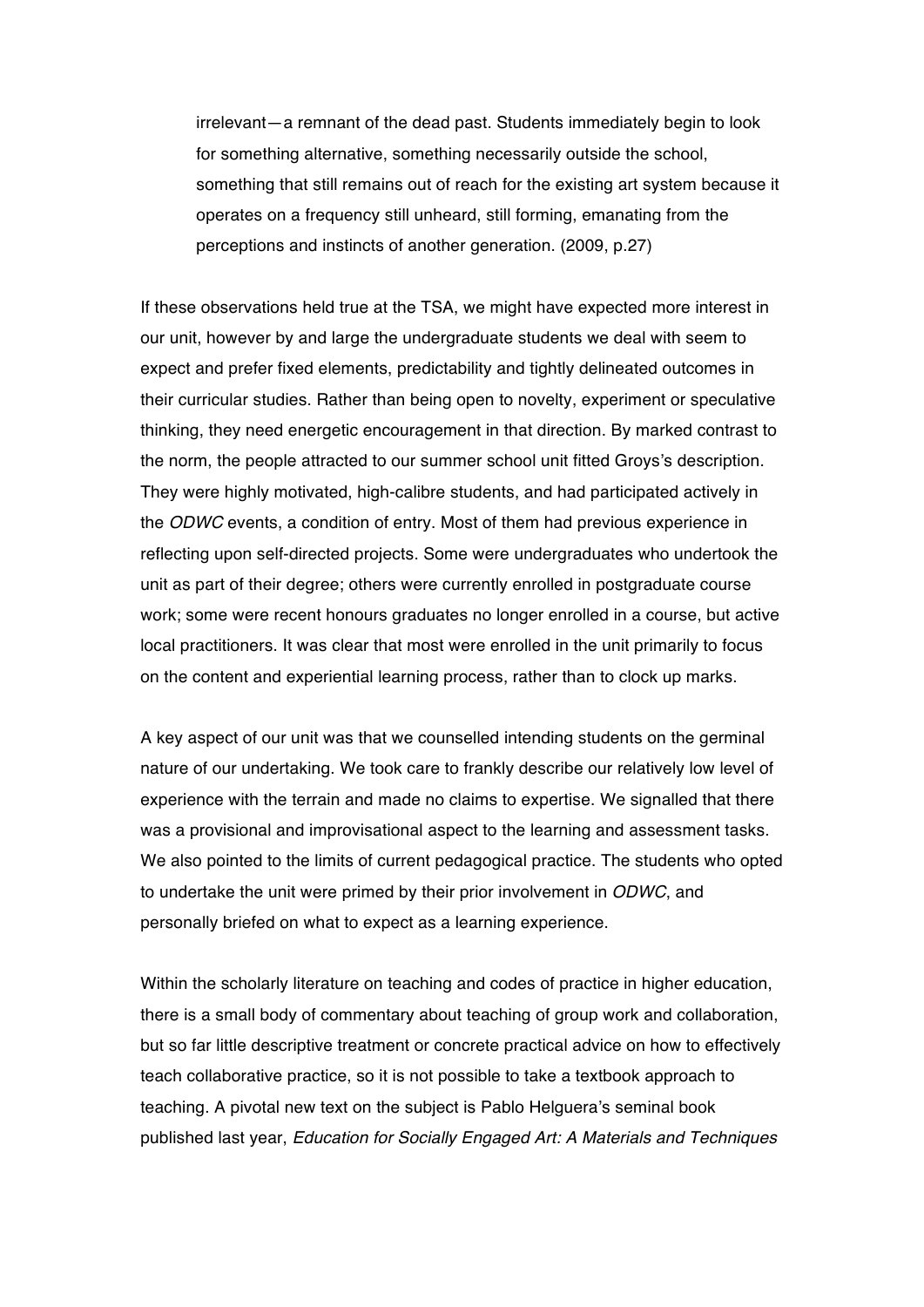*Handbook* (2011). At the time of offering our unit, we had not yet read this important book, but it provides prompts for reflecting on our teaching experience of last year.

Because our unit was driven by responsiveness and opportunism and was a one-off, we had more latitude in its devising. Moreover, we had an atypical cohort of students keen and able to contribute to designing aspects of the unit for themselves, who had some idea of the level of ambiguity they would need to entertain. The tone of their class interactions was playful but earnest. One student in particular was forthcoming about her mixed feelings of antipathy and intrigue towards conceptual and discursive art and what she perceived to be its elitist and closed aspects. On more than one occasion the misgivings she voiced instigated well-formulated debates in the class, and her reservations were taken up seriously and with good spirit.

The students devised their collaborative project as a series of film screenings and discussions, with food held on Sunday evenings, to which they each invited a guest. Democracy, learning and social conviviality in society were the themes of the films they selected: Artur Żmijewski's *Repetitions ('75')* (2005) and Anton Vidokle's *New York Conversations* (2010). The students contributed to devising the assessment rubric for their project, formulating criteria to evaluate their collective output. They documented their group processes as video and audio recordings, and edited the footage to show as a group presentation of their project, submitted for assessment. Their illustrative report outlined to their teachers what had worked, what didn't work, and the discoveries they had made in the process. They also took part in peer evaluation, which formed a component in arriving at their grade; as teaching staff, we provided a component of their final project marks.

In preparing the film screening events and the 'zine', the students defined their own roles. Conventional wisdom on group work in university is that competencies should be transferred between students, in other words the skilled should teach the unskilled. Biggs and Tang recommend that students should assume roles for which they are unskilled in order to build new skills, arguing that skilled students benefit from teaching others by reinforcing their own skills when imparting them (2007, p.220). With hindsight, we might have counselled our students to take on roles for which they needed to acquire skills, but they used their own discretion and opted to play to their strengths and directly apply their skills and talents. This was pragmatic,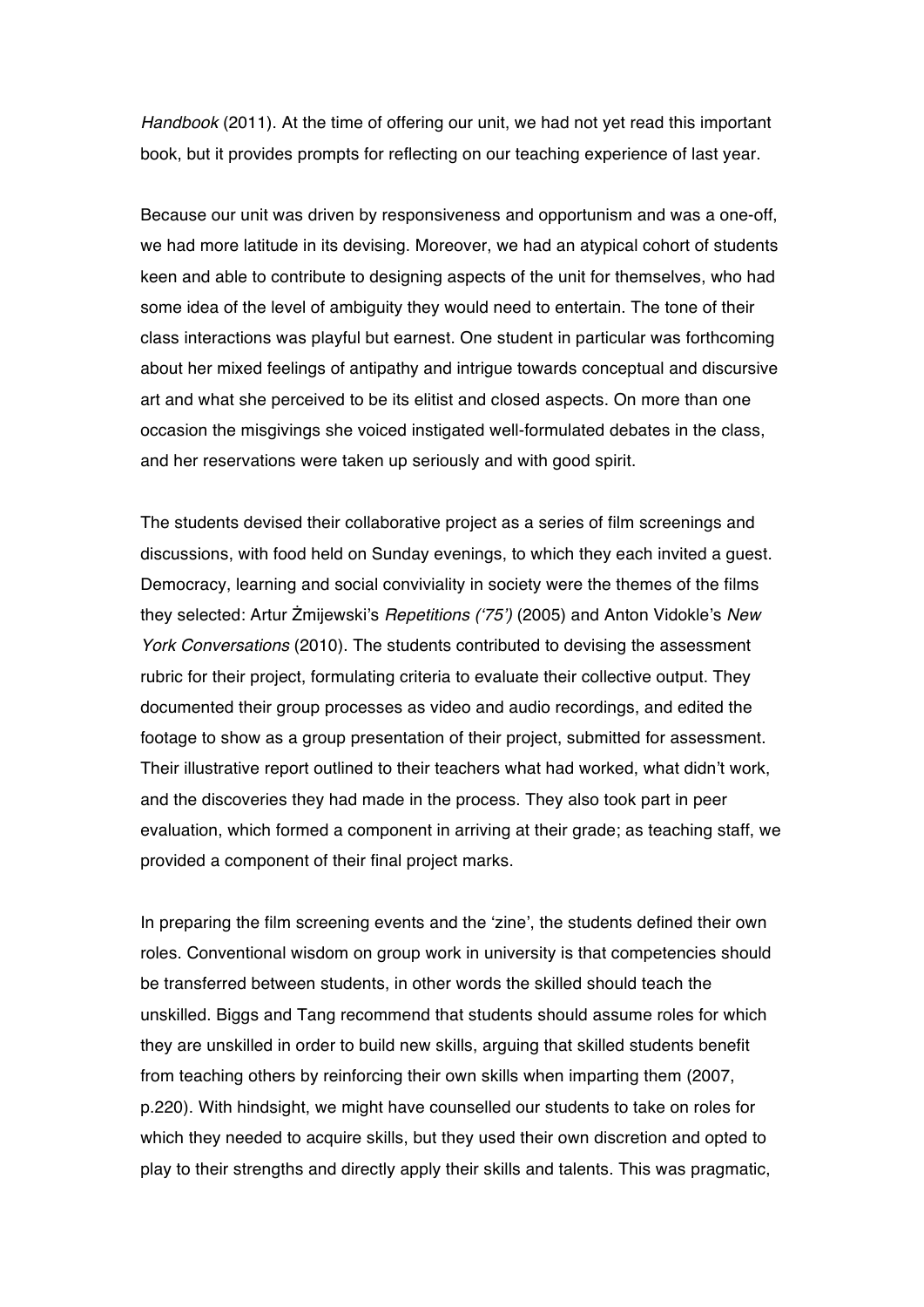given the short form of the summer school format, as the acquisition of specialist skills—for example the use of InDesign to format the 'zine', or the use of photography and video for documentation—would not have been practicable; in any case, the development of particular studio-based skills were not intended outcomes of our unit.

It has been documented that teaching units that are reflective and responsive to student feedback are more likely to be successful in delivering quality teaching and learning. (Biggs & Tang, 2007, p.41). A unit developed for repetition and refinement over time has the benefit of post hoc analysis feeding into subsequent teaching cycles. By contrast, a one-off unit that aims to address an emergent sphere of creative practice needs to be taught in an especially agile, reflexive fashion. We engaged with frank discussions about the unfolding proceedings with students, and sought their feedback along the way. We were impressed by the fact that they learnt from their failures as well as their successes, and were candid and critical in their self-appraisal. For example, they identified an unsuccessful aspect of their series of screenings and film discussions: only a small proportion of their invited guests showed up, pointing to problems with their modes of communication and promotion as well as the timing of the events. In the spirit of much socially engaged art practice, the unit was dutifully and multiply documented (with much employment of iPhones and file sharing through Dropbox), which meant it was more, rather than less, evidentially accountable than a standard unit.

In terms of outcomes, the most striking aspect of our summer school unit was the fact that a tight community of practice arose very quickly from a group of students who, at first blush, seemed to have few common interests, skills, or even values. Moreover, their camaraderie had no homogenising effect over the development of their final assignments: written individually, these were lively, novel and diverse in concept and expression. The students entered and left the unit with different skill sets, ideas and orientations in studio-based and dialogical art making, but operated as a highly productive working group. Importantly too, they achieved different personal goals through their participation in the group process. For the students engaged in the graduate course work program, the unit served to update their familiarity with art theory, enlarging their conception of contemporary visual practice and improving their writing skills. For others, who were not participating in the unit as part of a course, it fed directly into their professional practice: for three participants in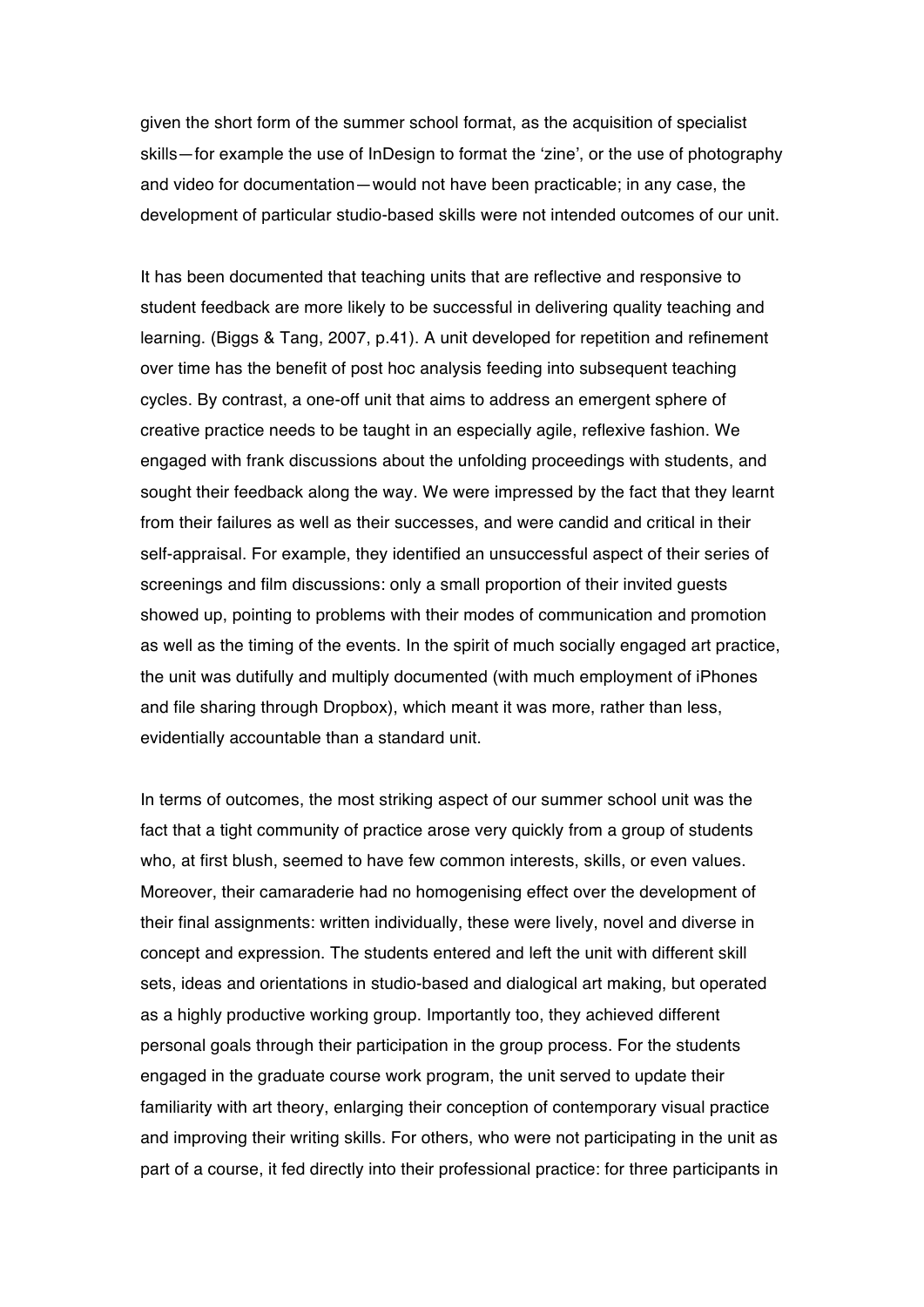particular, it was highly influential in informing their participation in a local artist-run space.<sup>5</sup>

To genuinely fulfil the stated standard graduate outcome of *working collaboratively* in the creative and performing arts, university art schools will need to incorporate artworld practices that have been in use for well over a decade, which are yet to be adequately theorised, and which call for new modes of evaluation and critique. These practices demand responsibility, responsiveness, openness as well as accountability and expertise on the part of participants, and run against the grain of a pervasive passive client-consumer attitude on the part of students, or a bureaucratised servicedelivery model of teaching.



Image 2: *What is a Public?* Zine produced by participants of the unit *'*Our Day Will Come – Discursive Art Practice and the Artist-Curator, Tasmanian School of Art (2011), 88 pages

 $\overline{a}$ 

<sup>5</sup> Conversations with Laura Hindmarsh and Ben Ryan, Director of INFLIGHT Art. The artist-run organisation had all but disappeared earlier this year, apparently closing its doors in June, only to reopen as a changed space, we understand, with a focus on exploration and dialogue, collaboration and collective energy. The *Taxonomy* project and *Economy* are two others that have set out to engage group dynamics in a more searching way than the regular artistrun initiatives.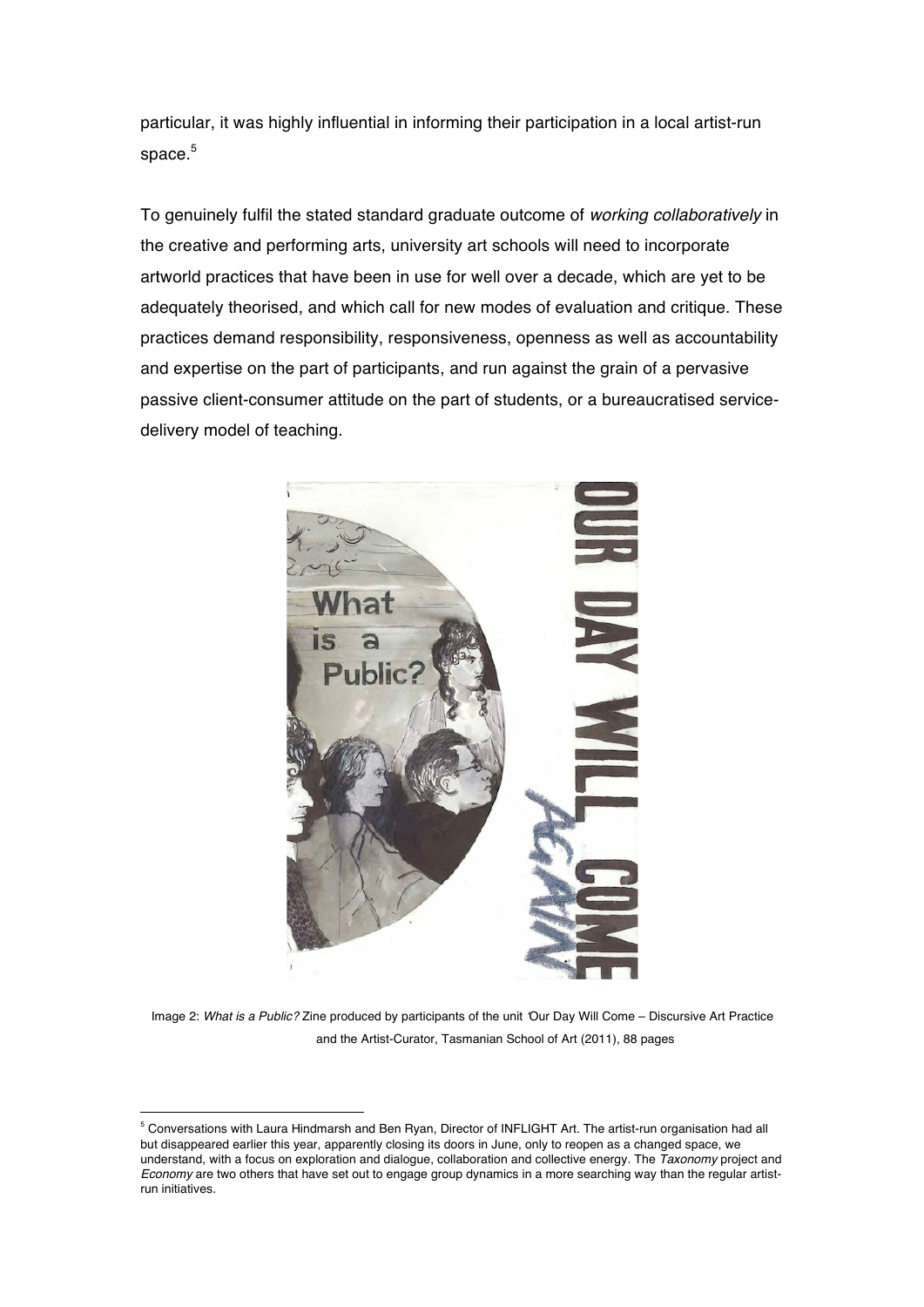## **References**

- AUSTRALIAN LEARNING AND TEACHING COUNCIL (2010) *Creative and Performing Arts Academic Standards Statement*, Strawberry Hills: Australian Learning and Teaching Council.
- BIGGS, J. & TANG C. (2007) *Teaching for Quality Learning at University* (3rd edn.) New York: Society for Research into Higher Education & Open University Press; McGraw Hill.
- CONTEMPORARY ARTS SERVICES, *Iteration: Again, 13 Public Art Projects Across Tasmania* http://www.iterationagain.com
- FLEISCHMANN, K. & HUTCHISON, C. (2012) Creative Exchange: An Evolving Model of Multidisciplinary Collaboration, *Journal of Learning Design*, 5(1): 23- 24.
- GROYS, B. (2009) Education by infection, in Madoff, S.H. (ed.) *Art school: Propositions for the 21st Century*, Massachusetts: The MIT Press.
- HELGUERA, P. (2011) *Education for Socially Engaged Art: A Materials and Techniques Handbook*, New York: Jorge Pinto.
- THOMPSON, N. (2012) *Living as Form: Socially Engaged Art from 1991—2011*, Massachusetts: MIT Press.

## **Bibliography**

- BALDESSARI, J. & CRAIG-MARTIN, M. (2009) Conversation, in Madoff, S.H. (ed.) *Art school: Propositions for the 21st Century*, Massachusetts: The MIT Press.
- CENTRE FOR THE ADVANCEMENT OF LEARNING AND TEACHING (2011) *Guidelines for Good Assessment Practice* (revised edn.), Hobart: University of Tasmania, Hobart.
- CENTRE FOR THE STUDY OF HIGHER EDUCATION (2002) Assessing Group Work, *Creative and Performing Arts Academic Standards Statement*, Centre For The Study Of Higher Education

www.cshe.unimelb.edu.au/assessinglearning/docs/Group.pdf

ENWEZOR, O. (2007) The Production Of Social Space As Artwork, in Stimson, B. & Sholette, G. (eds.), *Collectivism After Modernism: Art and Social Imagination After 1945*, Minneapolis: University of Minnesota Press.

GREEN, C. (2001), *The Third Hand: Collaboration in Art From Conceptualism to Postmodernism*, Sydney: University of New South Wales Press.

JAQUES, D. (2000) *Learning in Groups: a Handbook for Improving Group Work* (3rd